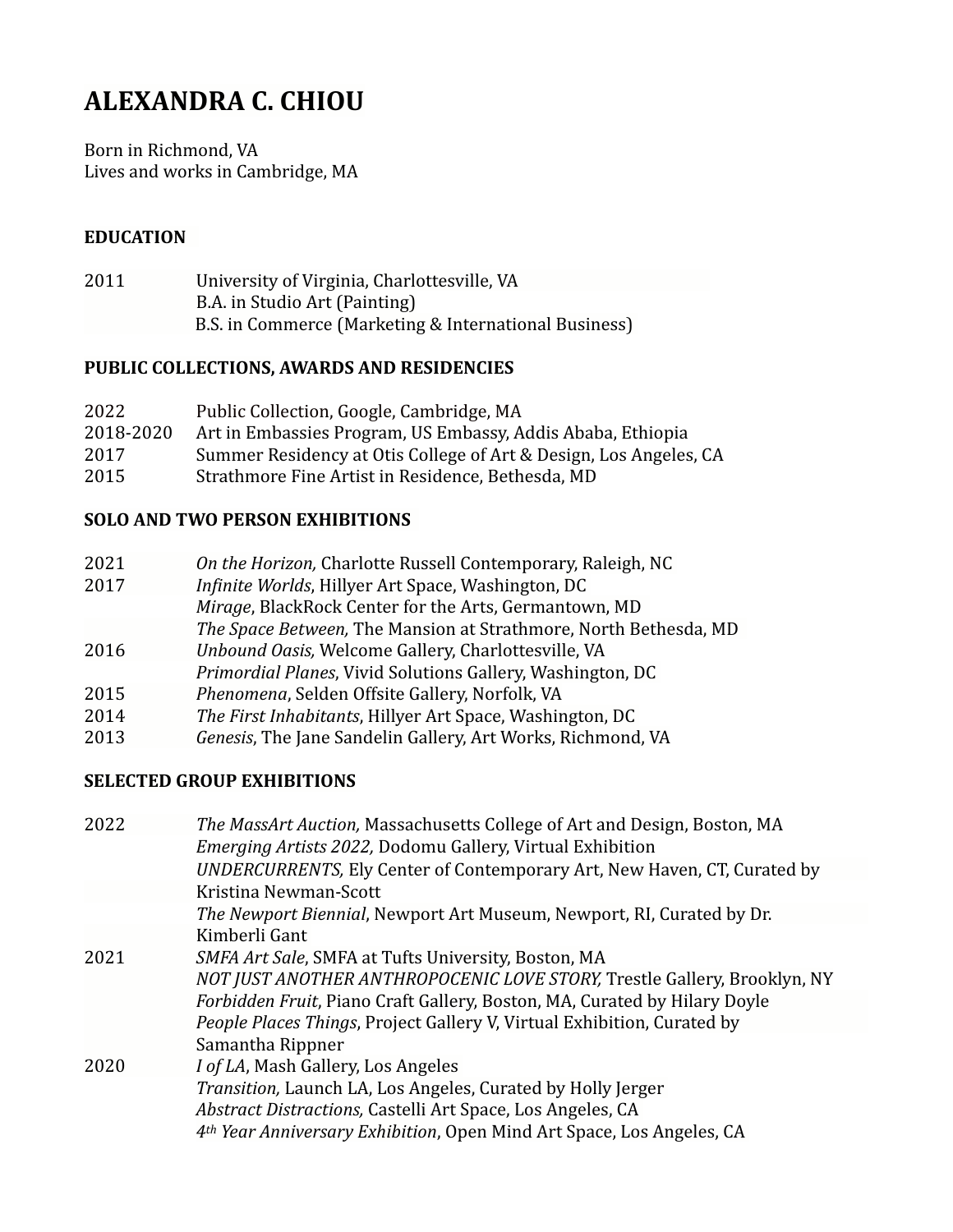| 2019 | Bazaar, Marrow Gallery, San Francisco, CA                                           |
|------|-------------------------------------------------------------------------------------|
|      | LA Flora, Launch LA, Los Angeles, CA                                                |
|      | (Beyond) Redemption, Backspace LA, Los Angeles, CA                                  |
|      | Subconscious Nature, Open Mind Art Space, Los Angeles, CA                           |
|      | We Rise LA, 1262 Palmetto Street, Los Angeles, CA                                   |
|      | Tactile: Textiles and Radical Crafting, Artshare LA, Los Angeles, CA                |
|      | Art on Paper 2019: The 45th Exhibition, Weatherspoon Art Museum, Greensboro, NC     |
| 2018 | Interplay: Craft, Art and Design, SoLA Contemporary, Los Angeles, CA                |
|      | We Met on Instagram, Willow Street Gallery, Washington, DC                          |
|      | Untitled Gallery Show, Artshare LA, Los Angeles, CA, Curated by Paige Wery and      |
|      | Shana Nys Dambrot                                                                   |
| 2017 | One House, Touchstone Gallery, Washington, DC                                       |
|      | All Points South, Hole in the Sky, Washington, DC                                   |
|      | Carte Blanche, Adah Rose Gallery, Kensington, MD                                    |
| 2016 | Emulsion 2016: The Third Annual East City Art Regional Juried Show, Gallery O on H, |
|      | Washington, DC, Curated by Amy Cavanaugh Royce -                                    |
| 2015 | Art All Night: Nuit Blanche DC, Carnegie Library, Washington, DC                    |
|      | Fine AIR Exhibition, The Mansion at Strathmore, Bethesda, MD                        |
|      | Locally Sourced, American University Museum, Washington, DC                         |
|      |                                                                                     |

# **FEATURED PUBLICATIONS AND PRESS**

| 2021 | Q+Art: Alexandra Chiou Celebrates Her Father's Life with Delicate Paper Sculptures, |
|------|-------------------------------------------------------------------------------------|
|      | Not Real Art Blog, https://notrealart.com/artist-alexandra-chiou-transitions-       |
|      | delicate-paper-collage/                                                             |
|      | Member Spotlight: Alexandra Chiou, Cambridge Art Association Blog, https://         |
|      | www.cambridgeart.org/member-spotlight-alexandra-chiou/                              |
|      | Make/Shift: It Wasn't Supposed to Be Like This, Vox Populi ePublication, Curated by |
|      | James Claiborne & Brittany Webb,                                                    |
|      | https://voxpopuligallery.org/exhibitions/make-shift/                                |
|      | Where Art Meets Inclusivity by Olivia Gwyn, Raleigh Magazine, January 21 https://   |
|      | raleighmag.com/2021/01/art-meets-inclusivity/                                       |
| 2020 | Gardenhouse's New Gallery Series: Q&A with LA Curator Tyler Lemkin, GH BH Blog,     |
|      | https://gardenhousebh.com/blog/2020/12/29/gardenhouses-new-gallery-series           |
|      | -ga-with-l-a-curator-tyler-lemkin/                                                  |
|      | Infinite Tapestry: A Showcase of the Work of Alexandra Chiou, Allegory Ridge        |
|      | https://www.allegoryridge.com/home/2020/10/27/infinite-tapestry                     |
|      | Meet Alexandra Chiou, VoyageLA, February 25                                         |
|      | http://voyagela.com/interview/meet-alexandra-chiou-visual-artist-west-la/           |
| 2019 | Nature & Nuture by Genie Davis, Artillery Magazine, June 20                         |
|      | https://artillerymag.com/nature-and-nurture-in-gallery-openings/                    |
| 2017 | First Friday Art Walks Highlight Authentic Local Art                                |
|      | https://www.m4arts.org/single-post/2017/08/07/First-Friday-Art-Walks-               |
|      | Highlight-Authentic-Local-Art?ds_ref=55d224fa5c1d2104922293                         |
| 2016 | Meet Emulsion 2016 Artists: A through C                                             |
|      | http://www.eastcityart.com/profiles/meet-emulsion-2016-artists-c/                   |
|      | Emerging Artist Alex Chiou Comes To Vivid Solutions Gallery, March 3                |